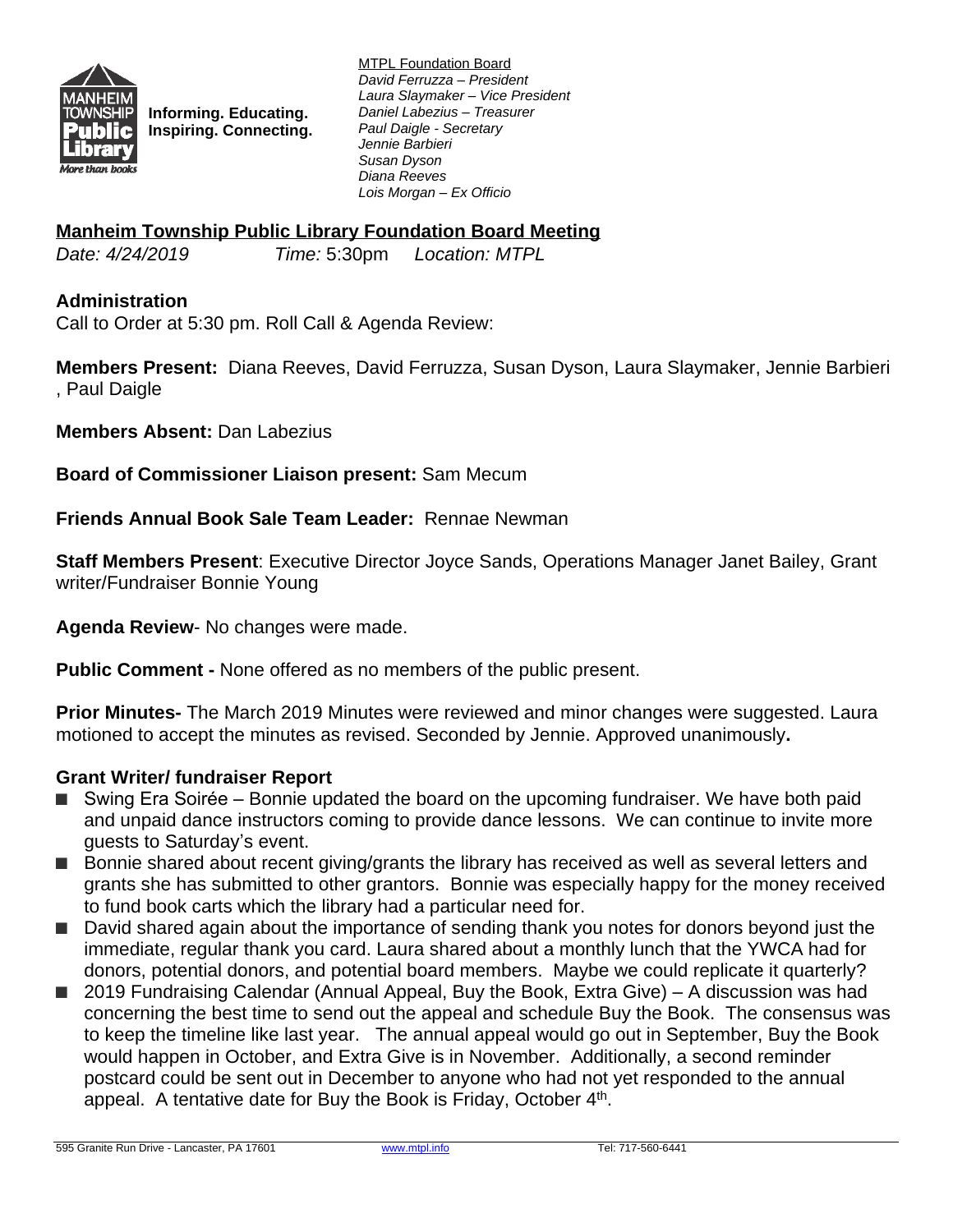

**Informing. Educating. Inspiring. Connecting.**

■ 2020 Fundraising Calendar (Interchange spring and fall fundraisers). It was proposed to switch Buy the Book and the Swing Era Soiree in the calendar. Buy the Book could instead take place in April and the 10<sup>th</sup>-anniversary event for the library could take place in September. The board agreed to the suggested change.

# **Committee Reports**

- Facilities: Exec. Director's report mentioned some facilities updates including HVAC **needs.**
- **■ Finance: No report.**
- **Friends Report:** Rennae Newman, team-leader for the Annual Book Sale, came to share with the board. The previous team leader, Mary Jo Schimaneck is still working with and supporting Rennae. Rennae is not an MT resident but has been volunteering with the book sale for several years. Since her personal schedule allows the time to do it, and her work with another non-profit gave her valuable parallel experience, she wants to devote efforts to the Friends of the Library and the book sale. She has set up a Facebook page for Friends and, for example, has posted photos of the book display in the café, etc. Rennae encouraged everyone to interact with the page because it will expand the organic reach. She also encouraged everyone to give her feedback if they have thoughts or questions about the activities of the Friends including the book sale, the café book sales, etc.

# **Executive Directors Report:**

- Adult Services Manager Karyn Beltle has been hired.
- There is a need to hire some new library assistant(s) for the library because two library assistants recently resigned.
- Joyce shared a significant amount of data with the board and shared that with new tools, she can also produce additional types of reports. Joyce also shared about the state aid funding formula and said that she has started suggesting that the formula should better account for MTPL's facility and resources being used in significant numbers by residents of other townships.

# **Old Business**

■ Lancaster County Community Foundation manages two MTPL funds, including "Manheim Township Public Library Endowment – Agency." Donors who wish to do so can direct their donations to MTPL with specific instructions that their gifts should be transferred to "MTPL Endowment – Agency" at LCCF.